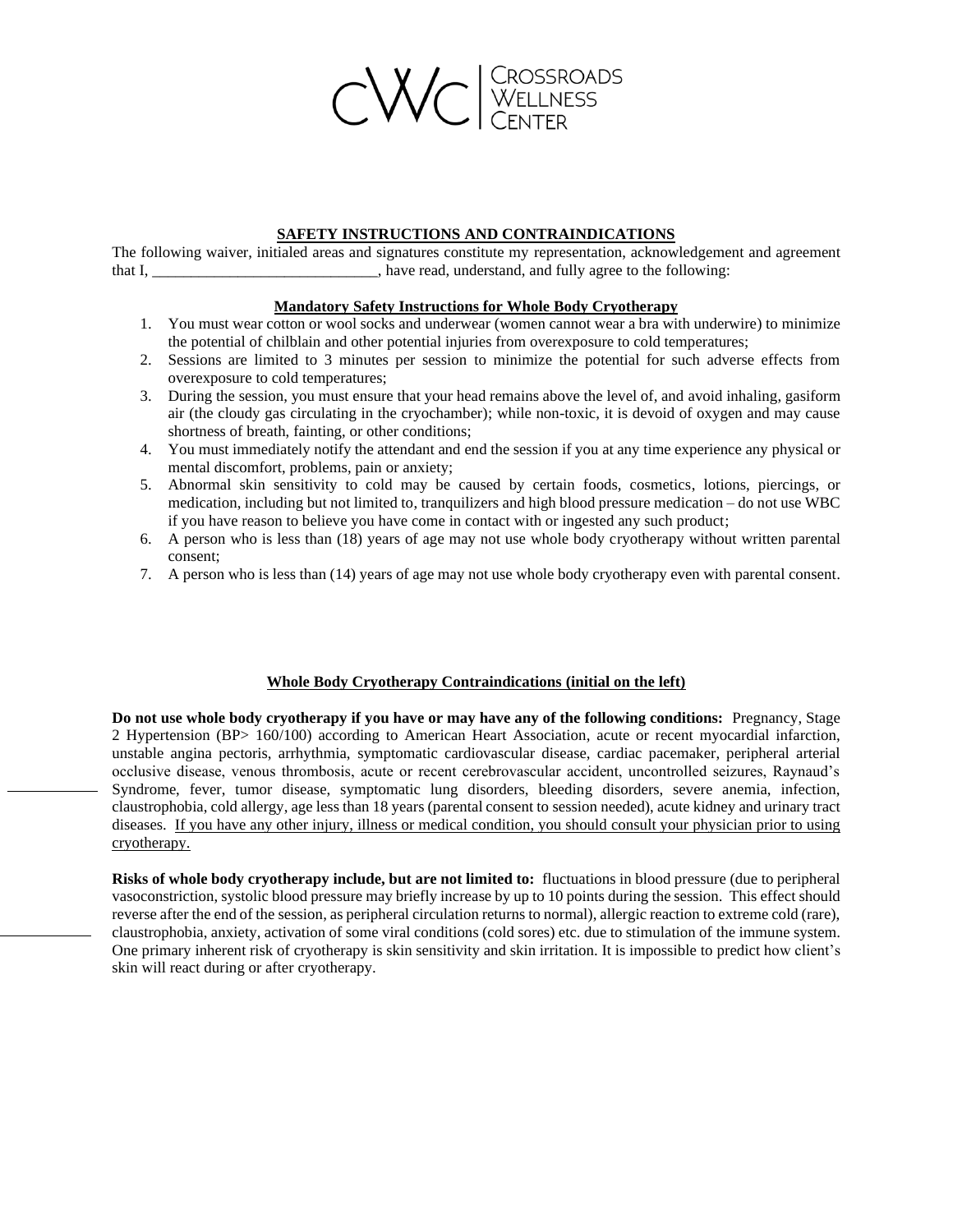## **WAIVER OF LIABILITY, ASSUMPTION OF RISK AND HOLD HARMLESS AGREEMENT**

I, \_\_\_\_\_\_\_\_\_\_\_\_\_\_\_\_\_\_\_\_\_\_\_\_\_\_\_\_\_\_\_\_\_\_\_\_, in consideration for using and as a condition of my use of **any** Crossroads Wellness Center LLC equipment, product or service including, but not limited to cryotherapy (all equipment, products and services referred to collectively as the "Activities"), and have voluntarily chosen to participate in such Activities with full knowledge of the risks and hazards described in the safety instructions set forth above and the release set forth below. In consideration of my participation, I acknowledge and agree that the Activities may be strenuous and/or present an inherent risk of personal injury and property damage. I am responsible for consulting with my physician and insuring that I am medically fit prior to participating. I represent and warrant that I am medically fit, have no known or suspected health conditions, including but not limited to preexisting injuries, illness or pregnancy, that prohibit or limit my participation in any Activity in any manner, and am not under the influence of alcohol or drugs. At all times during my participation I will properly utilize all recommended safety equipment and follow all recommended instructions and procedures pertaining to the Activity. While equipment, instructions, and procedures may reduce the inherent risk of the Activity, I understand that a substantial risk of personal injury or property damage remain and, therefore, agree as follows:

1. **ON BEHALF OF MYSELF, MY SPOUSE, CHILDREN (INCLUDING ANY OF WHICH I AM GUARDIAN), HEIRS, PERSONAL REPRESENTATIVES, EXECUTORS AND ASSIGNS AND ANYONE CLAIMING BY OR THROUGH ME OR ANY OF THE FOREGOING ("RELEASORS"), I HEREBY VOLUNTARILY AGREE TO RELEASE, WAIVE, DISCHARGE, HOLD HARMLESS, DEFEND AND INDEMNIFY CROSSROADS WELLNESS CENTER LLC AND THEIR RESPECTIVE PREDECESSORS, SUCCESSORS, AFFILIATES, MEMBERS, OFFICERS, MANAGERS, DIRECTORS, OWNERS, SERVANTS, AGENTS, EMPLOYEES, INSURERS, ATTORNEYS AND VOLUNTEERS (HEREINAFTER REFERRED TO AS "RELEASEES") FROM ANY AND ALL CLAIMS, DEMANDS, LIABILITIES, LOSSES, INJURIES, PERSONAL INJURIES, PROPERTY DAMAGE, WRONGFUL DEATH, LOSS OF SERVICES, DAMAGES, ACTIONS OR CAUSES OF ACTION, PRESENT OR FUTURE, WHATSOEVER ARISING OUT OF OR CONNECTED WITH THE ACTIVITIES, EQUIPMENT, PRODUCTS OR SERVICES OWNED, OFFERED OR PROVIDED BY CROSSROADS WELLNESS CENTER LLC, AND ANY EQUIPMENT, MACHINERY AND/OR FACILITIES OF ANY OF THE RELEASEES, EVEN IF CAUSED IN WHOLE OR IN PART BY THE NEGLIGENCE OF ANY OF THE RELEASEES. I HAVE READ, UNDERSTAND AND VOLUNTARILY SIGN THIS DOCUMENT (INCLUDING THE WAIVER OF LIABILITY AND HOLD HARMLESS AGREEMENT SET FORTH ABOVE) AND KNOWINGLY WAIVE ANY RIGHTS AGAINST, AND RELEASE THE RELEASEES FROM, ANY SUCH CLAIMS, DEMANDS, INJURIES, PERSONAL INJURIES, PROPERTY DAMAGE, WRONGFUL DEATH, LOSS OF SERVICES, DAMAGES, ACTIONS AND CAUSES OF ACTION. IT IS MY EXPRESS INTENTION TO EXEMPT AND RELIEVE THE RELEASEES FROM ALL LIABILITY FOR PERSONAL INJURY, PROPERTY DAMAGE OR WRONGFUL DEATH.**

2. I hereby confirm that no warranty or guarantee, or other assurance, has been made to me covering the results of any of the services, products or equipment offered for use by Crossroads Wellness Center LLC or any of the RELEASEES and I hereby relieve them and hold them harmless from all liabilities for injury or damage that may occur to me. I fully understand the administration of the process, including possible adverse reactions, side effects, or other possible complications. It is understood that this CONSENT is being given in advance of any administration of the process and is being given by me voluntarily to use the equipment and/or obtain services from Crossroads Wellness Center LLC.